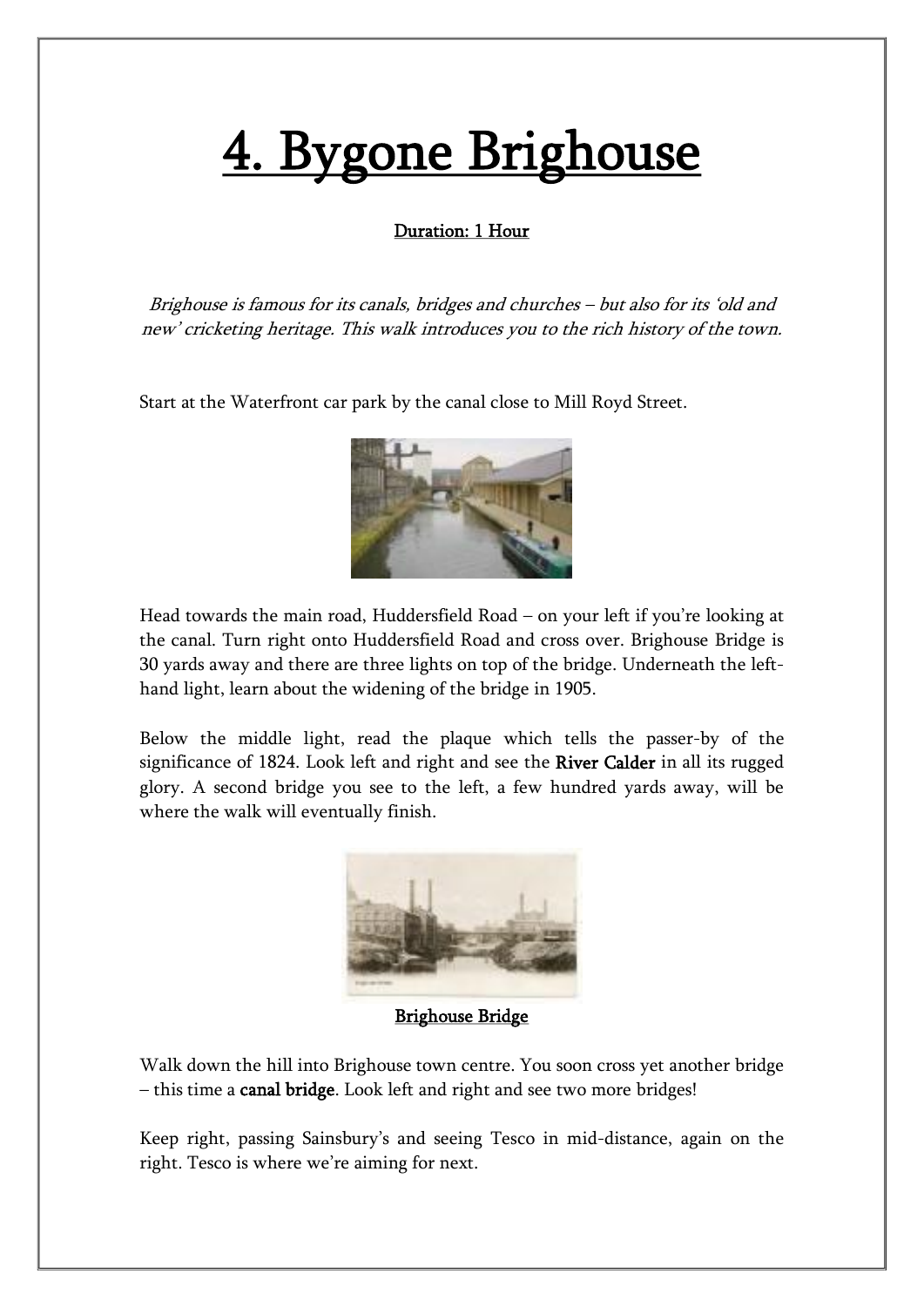As you navigate the ring road, look out for The Barge public house on your right – another sign of the town's canal heritage. On the left you will see another pub, The Round Tavern, and the premises of the Salvation Army.

As you approach Tesco, look left to see Brighouse Parish Church on the horizon. Tesco is a significant landmark in the history of Brighouse cricket because in 2002 the supermarket giant made Brighouse Cricket Club an offer it couldn't refuse. Tesco now stands on land that used to be home base for Brighouse CC, one of Yorkshire's most famous cricket clubs.



The glory days…

Tesco contains a café if you're already a little peckish as well as toilets – and aisles and aisles of food!

Leaving Tesco, keep right on the ring road, following it round past the Tesco garage. You see the Ritz ballroom on the other side of the road and a signpost saying Bradford is 7 miles away.

On your right you eventually come to Wellholme Park. On the other side of what is now Bradford Road you spot Brighouse Evangelical Church, which is housed in a building of 1888 vintage (once the premises of the local Industrial Society).

To your right, you also encounter a business park and the local police station; to your left the New Inn (a real-ale hotspot). Back on the right, look out for the premises of the Federation of Licensed Victuallers Association, 126 Bradford Road. Another pub appears to your left: Martins Nest (which specialises in karaoke, TV soccer and cash machines).